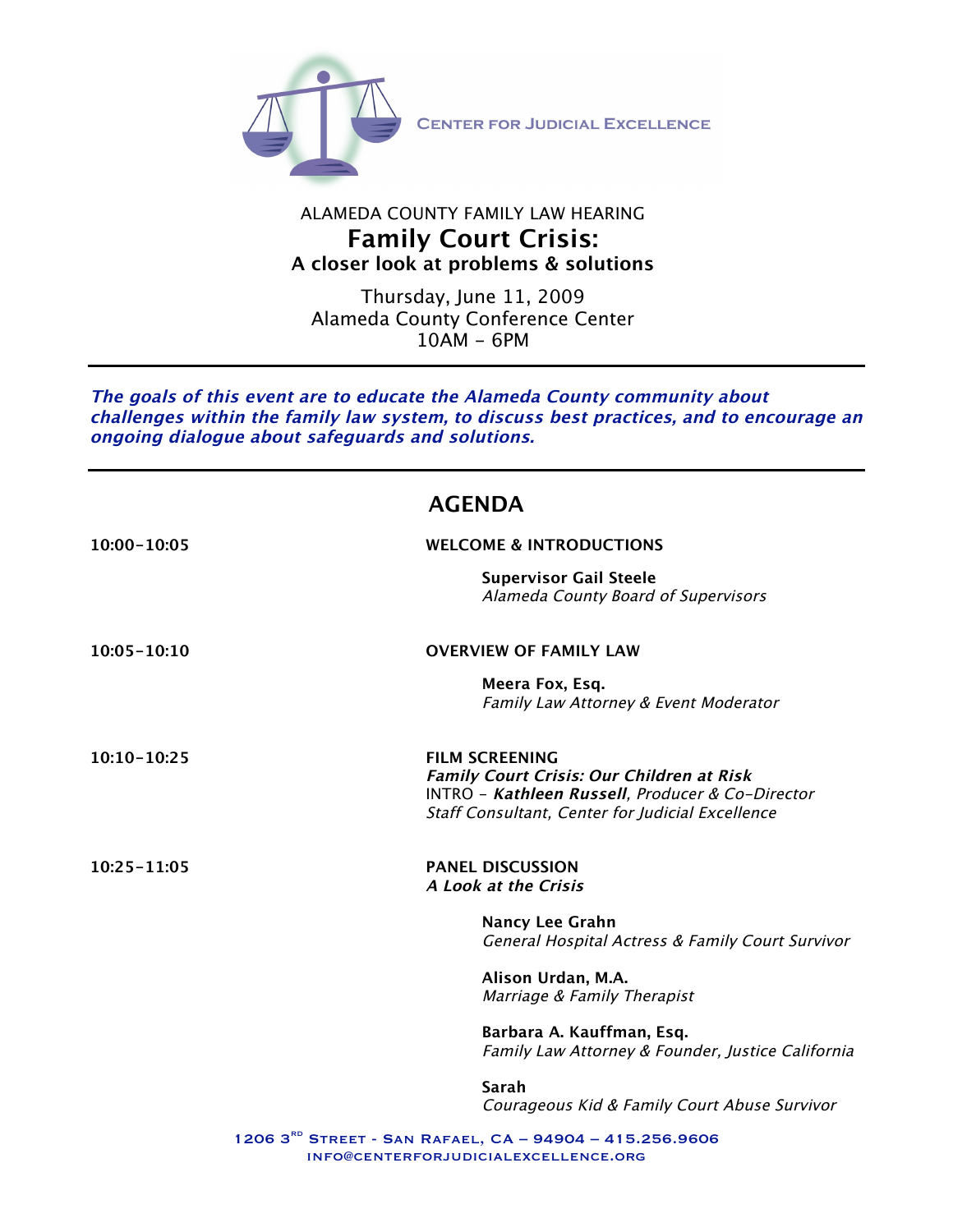**11:05-11:45 PANEL DISCUSSION Solutions, Reform & Best Practices**

> **Nancy Lemon, Esq.** Professor, Berkeley Law, UC Berkeley (Boalt)

**Ken Theisen, Esq.** Domestic Violence Advocate, Bay Area Legal Aid

**Robin Yeamans, Esq.** Family & Appellate Law Attorney

**Connie Valentine** President, California Protective Parents Assn.

| 12:00-1:00     | <b>LUNCH (Brown Bag)</b>                                                         |
|----------------|----------------------------------------------------------------------------------|
| $*12:00-12:30$ | <b>PRESS CONFERENCE *</b>                                                        |
| $*12:15-1:00$  | <b>FULL-LENGTH FILM SCREENING *</b><br>Family Court Crisis: Our Children at Risk |
| $1:00 - 3:00$  | <b>PUBLIC TESTIMONY</b><br>4 minutes each                                        |
| $3:00 - 5:00$  | <b>INTERACTIVE PANEL</b><br><b>Ask the Experts</b>                               |
|                | Tara Flanagan, Esq.<br>Supervising Attorney, Family Violence Law Center          |
|                | Kim Robinson, Esq.<br><b>Family Law Attorney</b>                                 |
|                | Meera Fox, Esq.<br><b>Family Law Attorney</b>                                    |
|                | Robin Yeamans, Esq.<br>Family & Appellate Law Attorney                           |
| $5:00 - 6:00$  | <b>PUBLIC TESTIMONY</b><br>(Continued from 1:00pm session, as needed)            |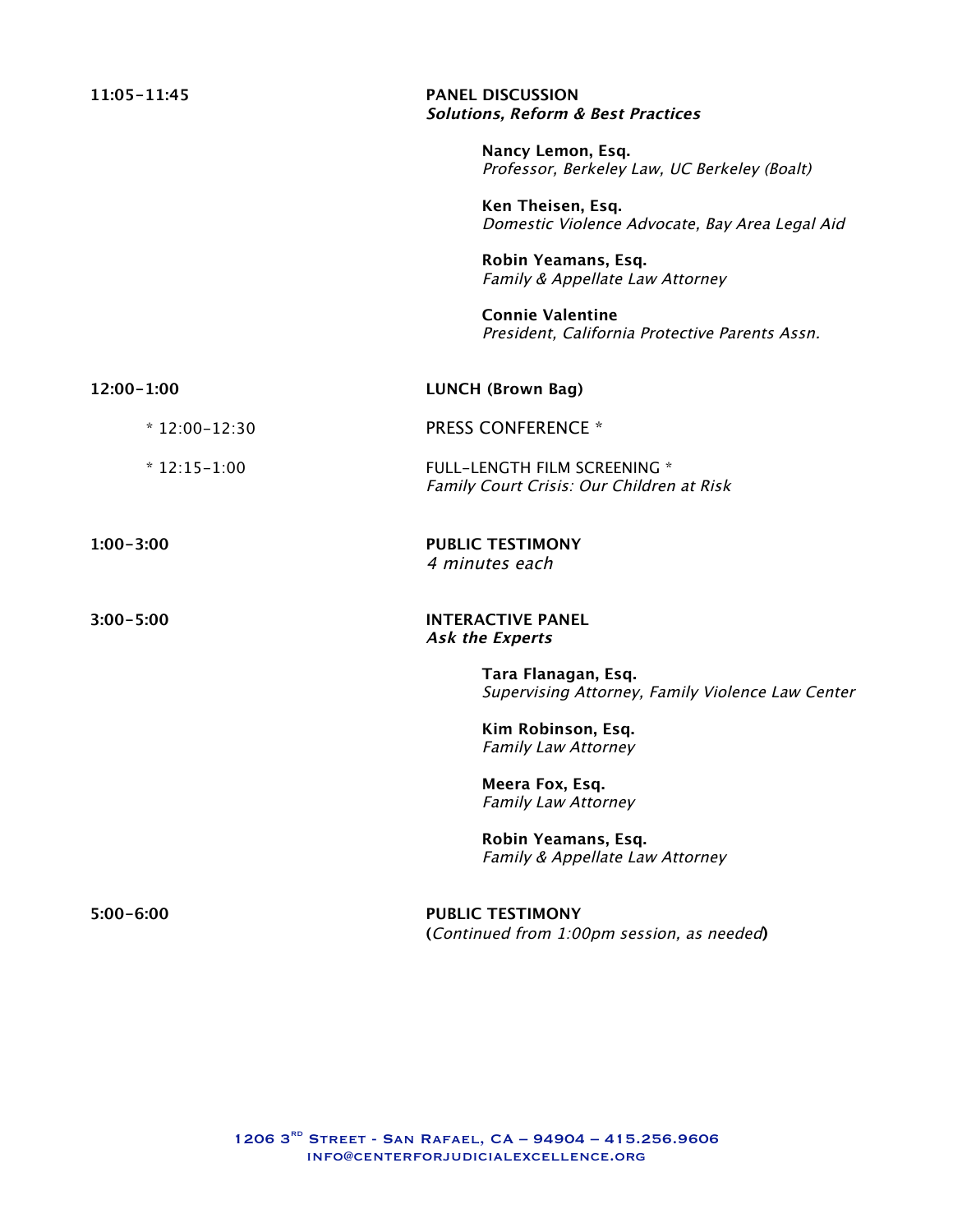## **PANELISTS** – in order of appearance

**Supervisor Gail Steele – HOST - District 2 Supervisor, Alameda County** Since she was elected to the *Board of Supervisors* in 1992, Gail has been an advocate for children in Alameda County and beyond. In her 17 years as a County Supervisor, Gail has addressed a variety of issues impacting Alameda County youth. She is the current chair of the Children's Advocacy Committee, and is the founder of OUR KIDS - a collaborative project for kids at risk in the Oakland/Hayward schools. Prior to joining the *Board of Supervisors*, Gail served on the *Hayward City Council* for eight years and was director of the *Eden Youth* Center. Gail has spent much of her career advocating for children and Alameda County's most needy.

## **Meera Fox, Esq. – MODERATOR - Executive Director, Child Abuse Solutions, Inc.**

Meera represented juvenile wards of the Dependency court as an attorney for Children's Law Offices before becoming a successful sole practitioner representing Protective Parents of sexually abused children in Family Court custody proceedings. After a three-year stint as director of new programs at the *Child Abuse Forensic Institute*, Ms. Fox now serves as the Executive Director of Child Abuse Solutions, Inc. Ms. Fox regularly speaks at conferences and trains professionals on various aspects of child abuse and the law.

## **Nancy Lee Grahn - Family Court Survivor & Star of TV's General Hospital**

An Emmy award winning actress, Nancy has starred on the soap operas Santa Barbara and One Life To Live, and she currently plays the role of attorney Alexis Davis on ABC's General Hospital. Nancy is a single mother to her daughter Katherine, and has experienced the crisis in our family courts through her own custody battle. Nancy is a spokeswoman for the National Organization to Protect Children, where she has become a tremendous advocate for children. Most recently, Nancy provided testimony to the California Assembly Judiciary Committee where she urged the committee to pass AB 612 - a bill that would outlaw the use of non-scientific theories in our state's family courts.

## **Alison Urdan, M.A. - Marriage and Family Therapist**

Alison is a licensed marriage and family therapist who has worked in the Domestic Violence field for over 20 years. Alison has lead support groups for both victims and batterers, as well as women recovering from drug and alcohol abuse. Alison has worked with STAND! Against Domestic Violence, and is a member of the California Safe Child Coalition where she plays a key role in organizing litigants around the state to advocate for family court reform.

## **Barbara Kauffman, Esq. – Family Law Attorney & Founder, Justice California**

Well-known as an outspoken advocate for social justice, Ms. Kauffman began her law career at Pillsbury Madison & Sutro in San Francisco, practicing bankruptcy, real estate and political law. She has practiced family law exclusively since 1995, primarily in Marin County since 1999. She has become an advocate for social justice and judicial excellence, and she donates a considerable portion of her practice to causes and cases that represent her highest ideals. She graduated from Stanford University with a degree in journalism, and completed her law degree at Santa Clara Law School, where she graduated cum laude.

## **Sarah - Courageous Kids Network**

Sarah is a founding member of the *Courageous Kids Network*, a growing group of young people whose childhood was shattered by biased and inhumane court rulings. Sarah was forced to live with an abusive parent, while she was restricted from contact with her loving and protective mother. Now that Sarah is safe, she has become an advocate for children of abuse, and routinely tells her story in the hope that it will educate the community and bring about needed reforms.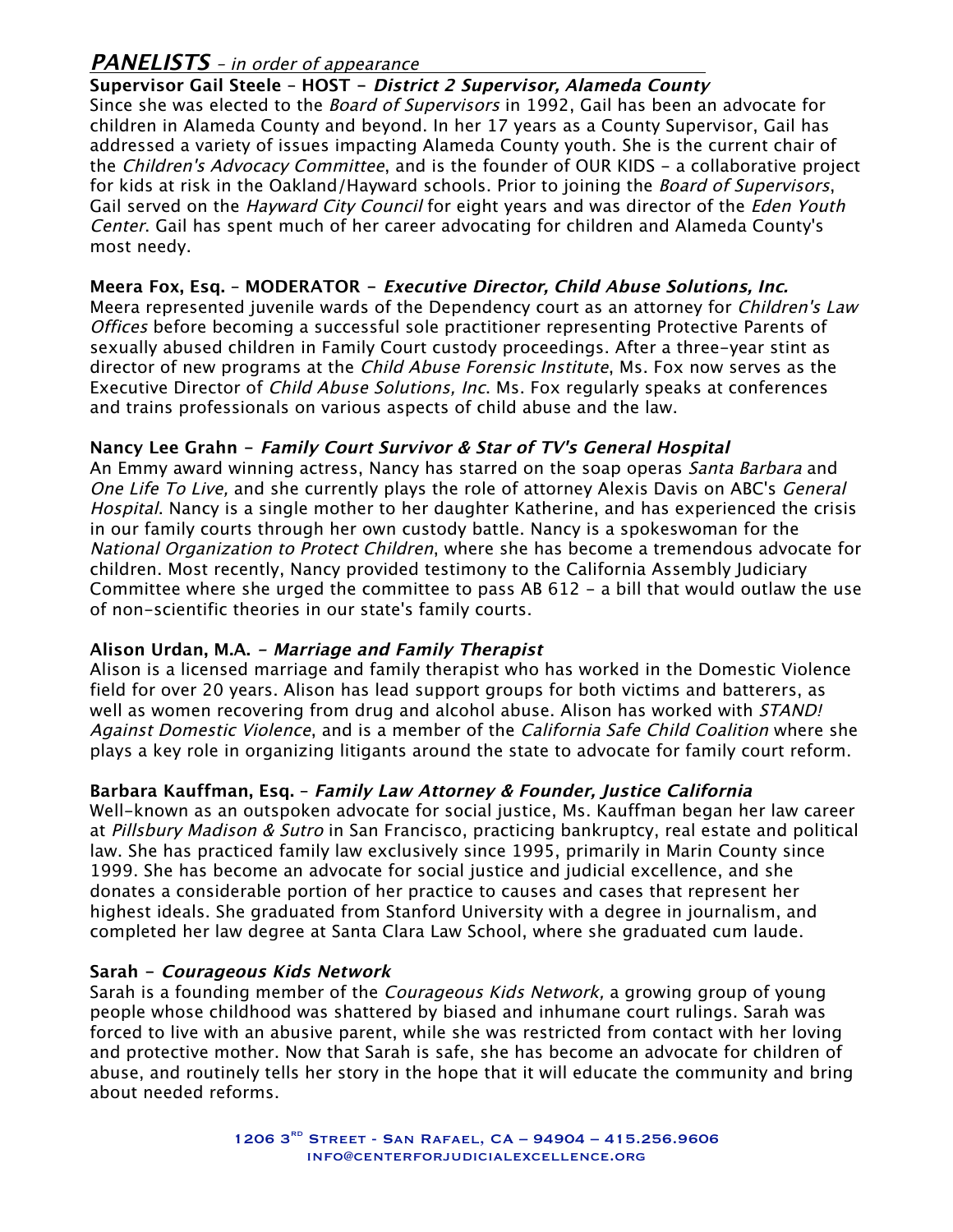## **Nancy Lemon, Esq. - Professor of Law, Berkeley Law, UC Berkeley**

A leading authority on domestic violence for more than 20 years, Nancy pioneered the study of DV in law schools and is the author of *Domestic Violence Law*, the premiere textbook on the subject. She has been teaching the Domestic Violence Seminar at Boalt - the first law school class of its kind - since 1988, and also directs the Domestic Violence Practicum. Nancy has specialized in domestic violence law as an advocate and practicing attorney, working both with victims of domestic abuse, and police and public agencies charged with responding to domestic crime. As Director of the Domestic Violence Unit of Alameda County's Legal Aid Society in 1981, Nancy trained attorneys, shelter workers and Oakland police officers, and was instrumental in creating the Southern Alameda County Domestic Violence Law Project. Nancy has served as Coordinator of the Mid-Peninsula Support Network and was Legal Program Director of Battered Women's Alternatives, now STAND Against Domestic Violence, in Contra Costa from 1983 to 1987. She has also worked as a Staff Attorney and Volunteer Coordinator for Alameda County's Family Violence Law Center.

**Kenneth J. Theisen, Esq. – Domestic Violence Educator & Advocate, Bay Area Legal Aid** Since 1981, Kenneth J. Theisen has served as an advocate against domestic violence for Bay Area Legal Aid, and its forerunner San Francisco Neighborhood Legal Assistance Foundation. Ken was one of the co-founders of the San Francisco Cooperative Restraining Order Clinic (CROC) in 1983. CROC has helped several thousand women obtain restraining orders, custody, and safe visitation orders since its creation. Since 1981, Ken has helped train thousands of staff and volunteers at various agencies and groups that assist survivors of DV. Ken worked to raise public awareness about domestic violence in his role as Communications Director at *Bay Area Legal Aid*. He has written articles, op-eds, and letters to the editor on DV issues, and has been responsible for over one thousand other articles, and TV and radio spots regarding DV.

#### **Robin Yeamans, Esq. - Family and Appellate Law Attorney**

Robin is a graduate of Stanford University Law School (1969) and currently practices as a family and appellate law attorney. She has been a California lawyer since 1970 and a Family Law Specialist since 1980. In that time she has become one of the foremost experts in the field, especially regarding custody psychological evaluations and family law appeals. Since 2004, Robin has been an Appellate Law Specialist, making her one of only a handful of California attorneys who specialize in both family law and appellate law. Robin was a key contributor to the Santa Clara County Komar Commission, which was instrumental in bringing about needed family court reforms.

## **Connie Valentine – President, California Protective Parents Association (CPPA)**

Connie Valentine, M.S. is the president of California Protective Parents Association, an organization that assists non-abusive parents and their abused children in custody disputes through research, education and advocacy. She is the conference coordinator for the annual Northern California Child Sexual Abuse Awareness Conference in Davis, CA and has presented at many conferences on the topics of child abuse and problems protecting abused children in custody disputes.

#### **Tara Flanagan, Esq. – Supervising Attorney, Family Violence Law Center**

Tara Flanagan is the Supervising Attorney for the Family Violence Law Center where she provides legal, support, and crisis intervention services to over 7,000 women and their families in Alameda County.

## **Kim Robinson, Esq.** – **Bio unavailable**